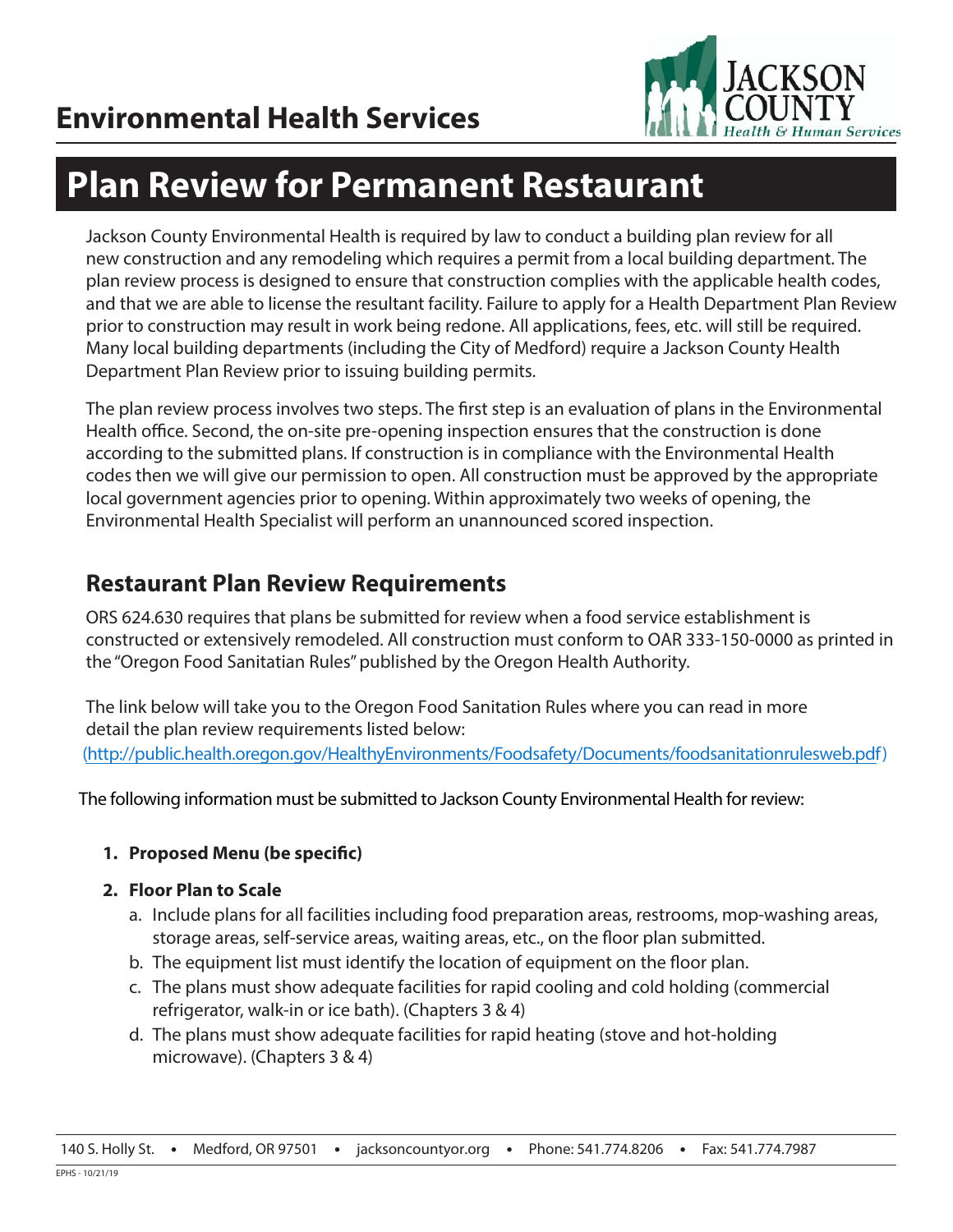

#### **3. Required Plumbing Fixtures**

- a. Mop sink or mop washing facilities. (Chapter 5)
- b. Hand sink in each food prep area. (Chapter 5)
- c. Vegetable washing sink with an indirect waste. (Chapter 5)
- d. Dishwashing facilities with an indirect waste. (Chapter 4)
- e. Restrooms. (Chapter 5 & 6)
- f. Show floor sinks and drains for all equpiment used to hold food or ice that produces disposable wastewater. (Chapter 4 & 5)
- **4. Seating layout** — **indicate the maximum number of seats.**
- **5. Designate employee break area for eating, drinking and smoking.** (Chapter 6)
- **6. List surface finishes for all walls, floors and ceilings.** (Chapter 6)
- **7. Ventilation.** (Chapter 6)
- **8. Hot water heater tank size and BTU rating.** (Chapter 5)
- **9. Garbage storage area and surfaces.** (Chapter 5 & 6)

*\*\*\*Please note that all other applicable local authorities must also approve your plans.*

### **General Restaurant Requirements**

Th*e following is not a complete list of the rules. Please see the current Oregon Food Sanitation Rules for complete information.*

#### 1. **Plumbing, Construction and Equipment:**

 All new food service establishments, establishments not previously licensed by the Health Department, and those not licensed for the preceding 12 months, must comply with all current rules regarding plumbing, construction and equipment.

Submit plans for review and approval before the construction or remodeling of a food service establishment.

#### 2. **Hand Washing Sinks:**

 In establishments constructed or substantially remodeled after July, 1965, hand washing facilities shall be present in the food preparation area and must be easily accessible.  **HAND WASHING SINKS MUST BE SEPARATE FROM OTHER SINKS AND MAY NOT BE USED FOR FOOD PREPARATION OR UTENSIL WASHING.**

#### 3. **Food Preparation Sink:**

Provide a cleanable construction. Hand washing and ware washing is not allowed. Plumb the waste line indirectly.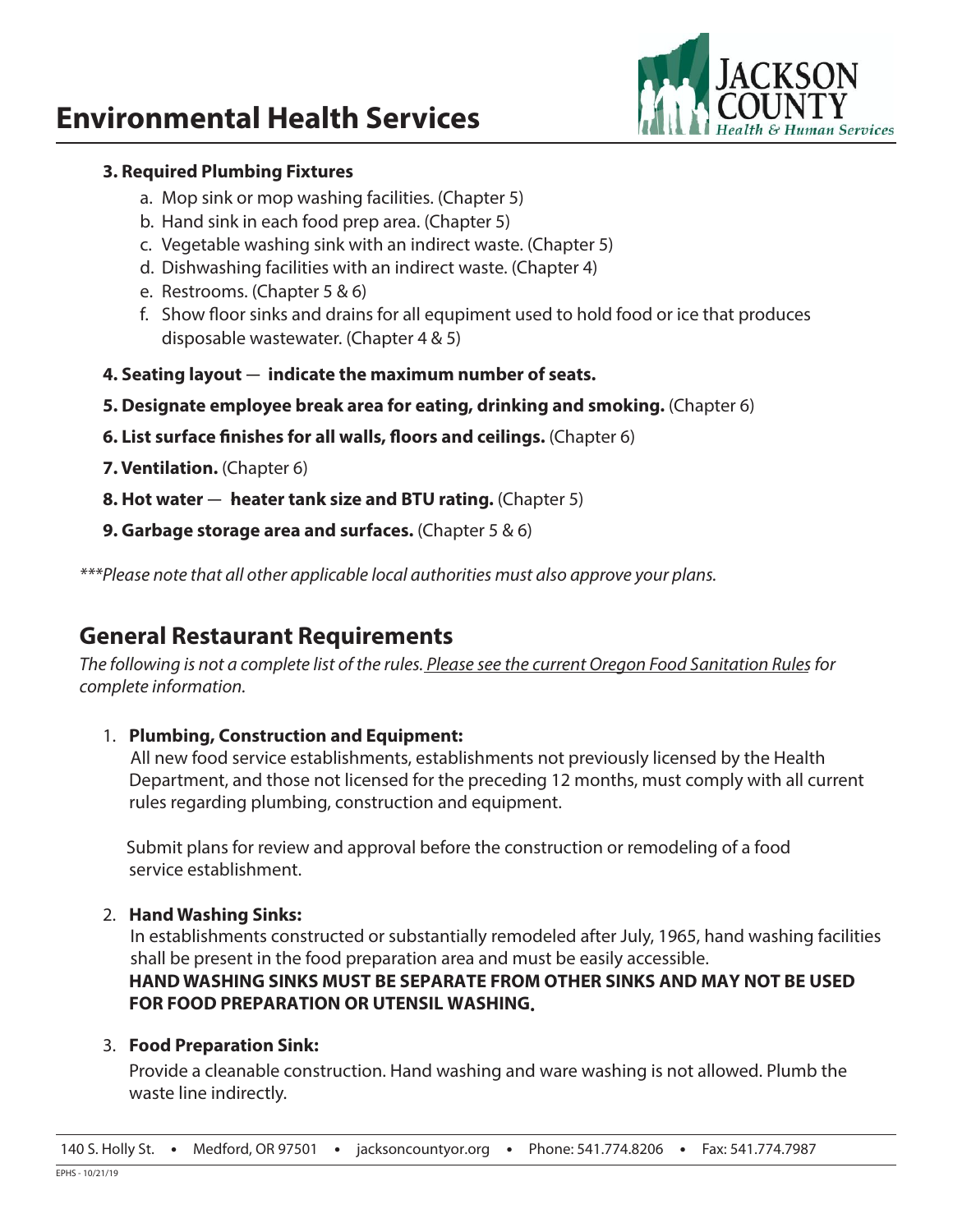

#### 4. **Dishwashing:**

Dishwashing must be accomplished either by means of a three-compartment sink *or* by an approved dishwashing machine. In either case, the dishwashing area shall be equipped with drain boards or sorting tables — one for soiled utensils, and one for clean utensils. These surfaces should be sufficient to handle peak loads in a sanitary manner. One or two-compartment sinks for dishwashing are not allowed.

#### a. Three-compartment Sinks:

 Each compartment shall be of sufficient size to allow immersion of the largest utensil to be washed. Each compartment of the sink shall be supplied with hot and cold running water. When possible these must have indirect wastes (depending on the other local agencies' plumbing codes).

#### b. Mechanical Dishwashing:

 The pressure of the final sanitizing rinse water supplied to the machine shall not be less than 15 nor more than 25 pounds per square inch (psi) measured in the water line immediately adjacent to the final rinse control valve. A 1/4 inch Iron Pipe Size (IPS) valve must be provided immediately upstream from the final rinse water. Machine or water line mounted thermometers, accurate to  $\pm$  3°F, must be provided to indicate the temperature of the final rinse water as it enters the manifold. Plumb the drain lines with an indirect connection. There must be a pre-rinse sink next to the dishwasher.

#### i. Hot Temperature Type:

 If the machine sanitizes by means of hot water, it must maintain a minimum wash and rinse temperature as specified by the manufacturer and measured at the dish rack to at least 160°F during the sanitizing cycle.

#### ii. Cold Temperature Type:

 If the machine sanitizes by means of chemical injection, it must maintain a minimum wash temperature of 120°F and a minimum rinse temperature of 75°F or higher if specified by the manufacturer. The concentration of the chemical sanitizer injected during the final rinse must be at least 50 ppm for chlorine types, 12.5 ppm for iodine types. An approved test kit to accurately measure the concentration of the chemical sanitizer must be provided and used on a regular basis.

#### 5. **Mop Sinks:**

Installation of a utility sink or curbed cleaning facility is required. Any hose bibs require installation of vacuum breakers.

#### 6. **Cold Holding:**

Enough conveniently located refrigeration facilities or effectively insulated facilities shall be provided to assure the maintenance of potentially hazardous food at required temperatures during storage. Each mechanically refrigerated facility storing potentially hazardous food shall be provided with a numerically scaled spirit stem thermometer accurate to  $+3$ °F, located to measure the air temperature in the warmest part of the facility and located to be easily readable.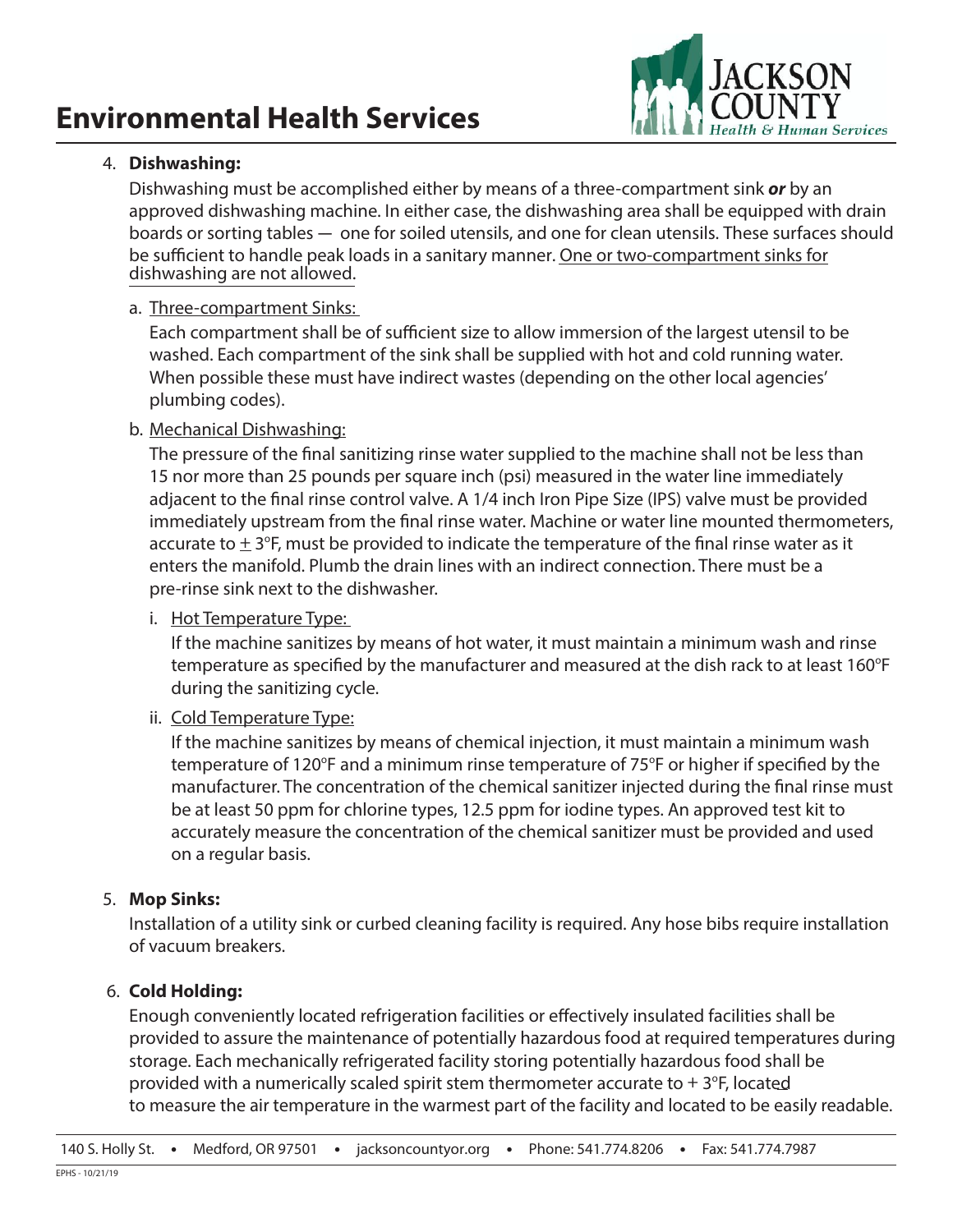

Recording thermometers, accurate to  $\pm 3^{\circ}$ F may be used in lieu of indicating thermometers. Refrigerators equipped with a temperature gauge visible from the exterior are acceptable.

#### 7. **Rapid Cooling:**

If perishable food will be cooled, then a method to cool this food must be provided. Commercial aircooled refrigerators or ice baths are recommended for this purpose.

#### 8. **Hot Holding:**

Steam tables must maintain hot stored food at a temperature of 135°F or more. If hot holding units do not come equipped with thermometers, obtain metal stem product thermometers and keep them available to check internal food temperatures.

#### 9. **Rapid Reheating:**

If perishable food will be reheated, then it must be reheated to 165°F within two hours. Home style crock pots and steam tables are not designed for this purpose.

#### 10. **Equipment:**

All equipment should be easily cleanable and in good repair. All metal equipment should be free of rust and corrosion. Rusty/corroded metal equipment should be replaced or refinished in an approved manner. Chipped, painted wooden surfaces must be refinished. All stationary equipment should be installed in a manner providing ease of cleaning beneath or behind the equipment.

#### 11. **Indirect Waste:**

Any piece of equipment utilized to hold food, ice, or dishware that is equipped with a drain must waste indirectly to floor drains or floor sinks. The distance between the bottom of the waste pipe and top of drain must be at least one inch or two waste pipe diameters.

#### 12. **Hoods:**

As per building and fire regulations.

#### 13. **Wall, Floor and Ceiling Constructions:**

Floors, walls and ceilings must be finished, smooth and easily cleanable. The use of smooth nonabsorbent, hard materials such as Formica, stainless steel, FRP (fiber glass reinforced polyethylene), etc. on the walls behind the dishwashing areas, pot and pan washing areas, mop washing, and in any other areas where damage may be done to the walls is highly recommended. Wall/floor, wall/wall and wall/ceiling junctions should be tightly joined and sealed. Coving is recommended for all non-carpeted floors. Carpets may be installed in dining areas only. All gaps, cracks, crevices and holes shall be repaired, filled, sealed, and made smooth. Walls and ceiling shall be finished in a light color in food preparation and service areas. Enclose or eliminate utility service lines that prevent easy cleaning of walls or floors.